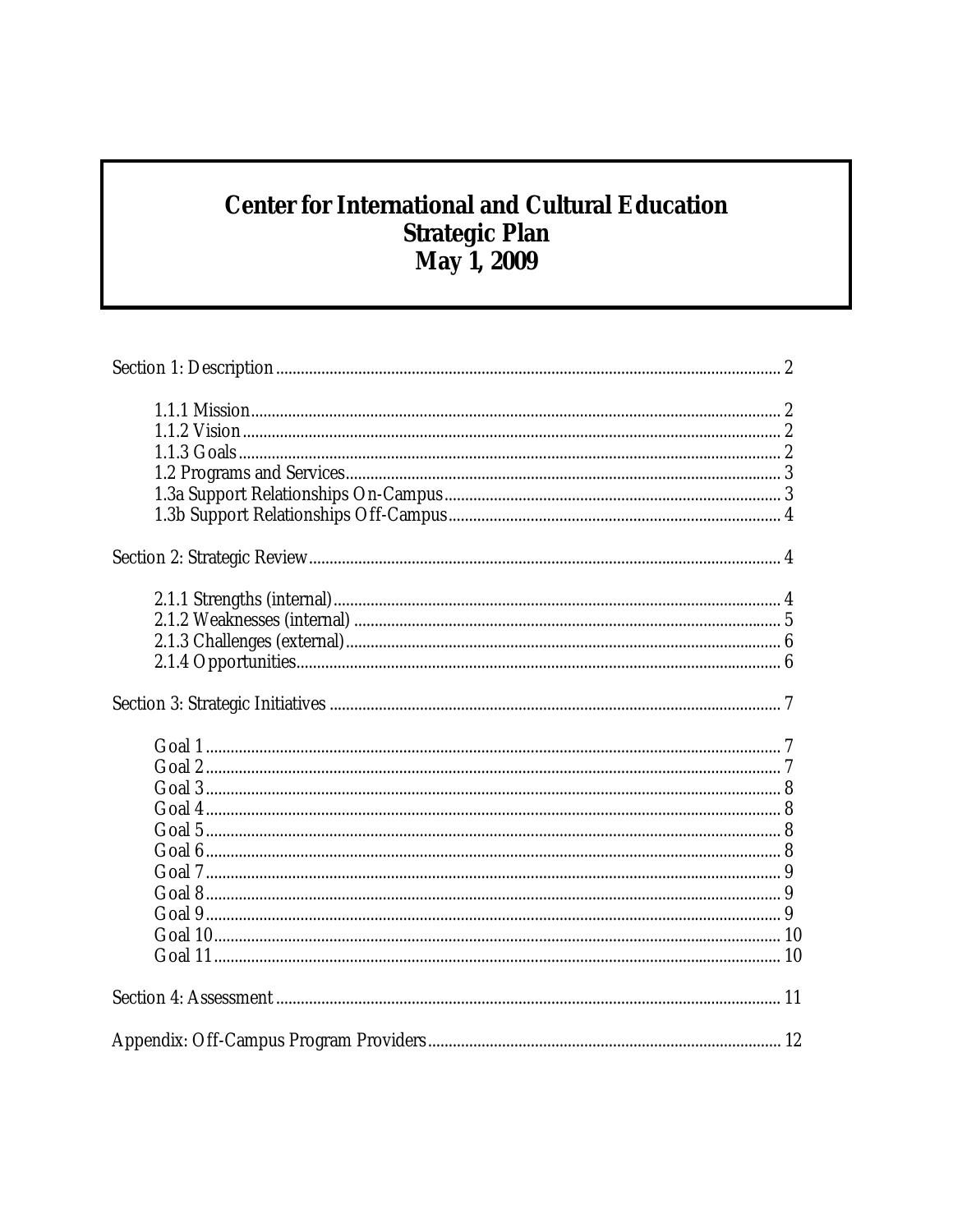## **Section 1: Description**

The Center for International and Cultural Education (CICE) is staffed by one director, one assistant director, a study abroad advisor, an international student recruiter/advisor, and a finance manager. We are assisted by about 15 work study students and two interns each semester, and 3 student summer workers.

Each academic year our office works with approximately 140 students participating in semester or year-long off-campus study programs, between 150 and 300 students participating in January Interim off-campus study, and about three dozen international students. During 2008-09, Gustavus students studied in 30 different countries and 35 international students (out of about 130 international student applicants) represented 15 different countries. In addition, we work closely with faculty who are proposing or leading off-campus study courses or programs, both before, during, and after the program is conducted. We also work closely with over 30 study abroad program providers, in addition to administering three of our own, in offering over 120 semester and year-long programs. We work with academic departments to provide research and learning opportunities at Gustavus for international faculty and scholars, in particular assisting with immigration and government regulations, as well as procedures regarding temporary travel and work applications.

# **1.1.1 Mission**

The Center for International and Cultural Education (CICE) implements the mission of Gustavus Adolphus College to develop culturally and globally engaged students.

# **1.1.2 Vision**

Gustavus Adolphus College has the potential to be a national leader in developing culturally and globally engaged students. A cross-cultural and internationalized perspective, both on campus and in off-campus environments, is essential to a quality education, to building scholarly standing, to augmenting service to society and to developing a critical awareness of the common problems facing the world. Internationalized education at Gustavus moves students to understand the richness of culture; the complexities of religion, economics and ethnicity; the nuances of power; and the histories of many people, which results in different worldviews. We value diversity and cohesion, and acknowledge that there are many different ways of knowing. Our goal is to prepare students who can communicate freely with others in the realm of ideas, think critically, and who can act as responsible, concerned citizens of an ever-changing world.

# **1.1.3 Goals**

- Serve as a campus leader and resource for ensuring our graduates are equipped to interact effectively and proactively across racial, ethnic, cultural, linguistic, and national borders.
- Guarantee excellence and expertise in all the work undertaken by the Center.
- Establish a substantial endowment to extend and support the mission of the office.
- Form the core of Gustavus cultural/global commitments through expanded physical space at the heart of campus.
- Establish a critical mass of international, U.S.-born underrepresented, and immigrant students and faculty to ensure a rich, dynamic environment marked by intercultural diversity.
- Provide only the highest quality short- and long-term academic and cross-cultural off-campus study programs through a mixed portfolio of Gustavus-sponsored and provider off-campus programs.
- Ensure maximum student participation in off-campus study.
- Utilize technology to identify, track, assess, and implement cultural/global initiatives.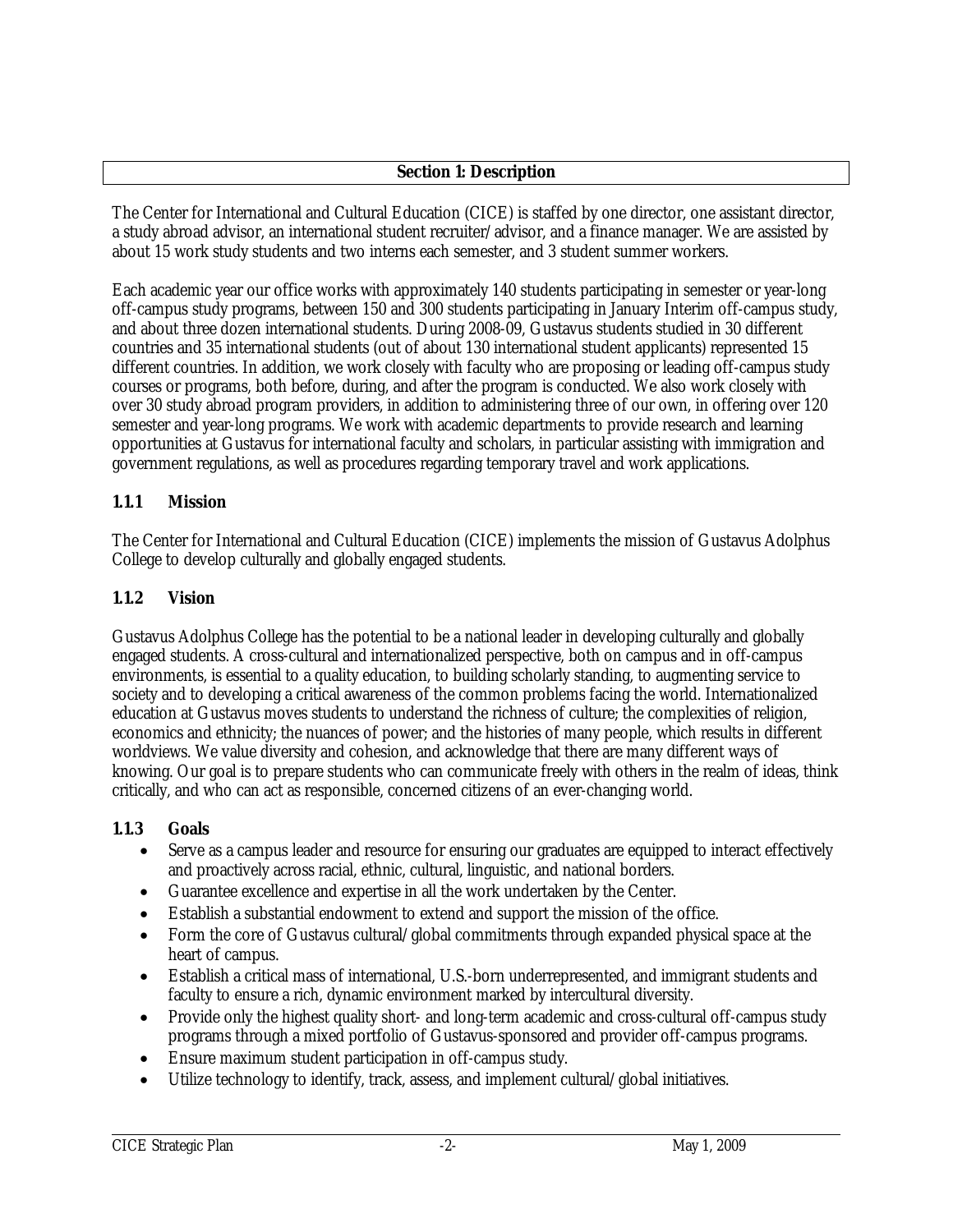- Collaborate in comprehensive faculty and staff development for cultural/global competence.
- Emphasize lifelong cultural/global learning and reinforce connections with our graduates and other friends of the College.
- Work integratively with other interdisciplinary Centers of Synergy on campus in order to enrich existing programs and identify new collaborative initiatives.

# **1.2 Programs and Services**

- Over 120 approved off-campus study programs for semester or year-long study. These include a variety of program models (direct enroll, theme/group based, faculty-led, internship and service learning options, as well as hybrids) and are offered in collaboration with over 30 professional and university-based off-campus program providers. For a complete list of the 2009-10 approved programs, see the CICE website.
- Three Gustavus-operated semester programs: Semester in Germany (fall), Semester in India (fall, in collaboration with Concordia College/Moorhead), and Semester in Sweden (January/spring).
- Seven exchange programs, including:
	- o China United International College
	- o France Centre de Linguistique Apliquee/Besançon
	- o Japan Kansai Gaidai University
	- o Malaysia Universiti Sains Malaysia
	- o Sweden Mora Folkhögskola
	- o Sweden Uppsala University
	- o Sweden Växjö University
- Two off-campus student teacher programs, administered in collaboration with the Department of Education.
- A variety of January Interim off-campus travel courses. For a complete list of the January 2009 courses, see the CICE website. The number of Gustavus courses offered each year varies.
- Participation in two consortia which offer courses available to our students:
	- o HECUA (Higher Education Consortium for Urban Affairs semester, year, summer, and January opportunities)
	- o UMAIE (Upper Midwest Association for International Education January course opportunities)
- Additional programs and services of the office include student recruitment, student advising, predeparture and re-entry programming, embassy registration, semester program development, visa and immigration support for both international students and faculty, international student advising, faculty course development support, and risk management oversight.

# **1.3a Support Relationships on Campus**

The Center for International and Cultural Education relies heavily on all of our academic departments and programs to collaborate in our efforts to engage students in off-campus study.

In addition, we work closely with the following campus offices, programs, or resources:

Academic Advising Career Center Center for Vocational Reflection Community Service Center Counseling Center

Disability Services Diversity Center Finance Office Financial Aid Office Gustavus Technology Services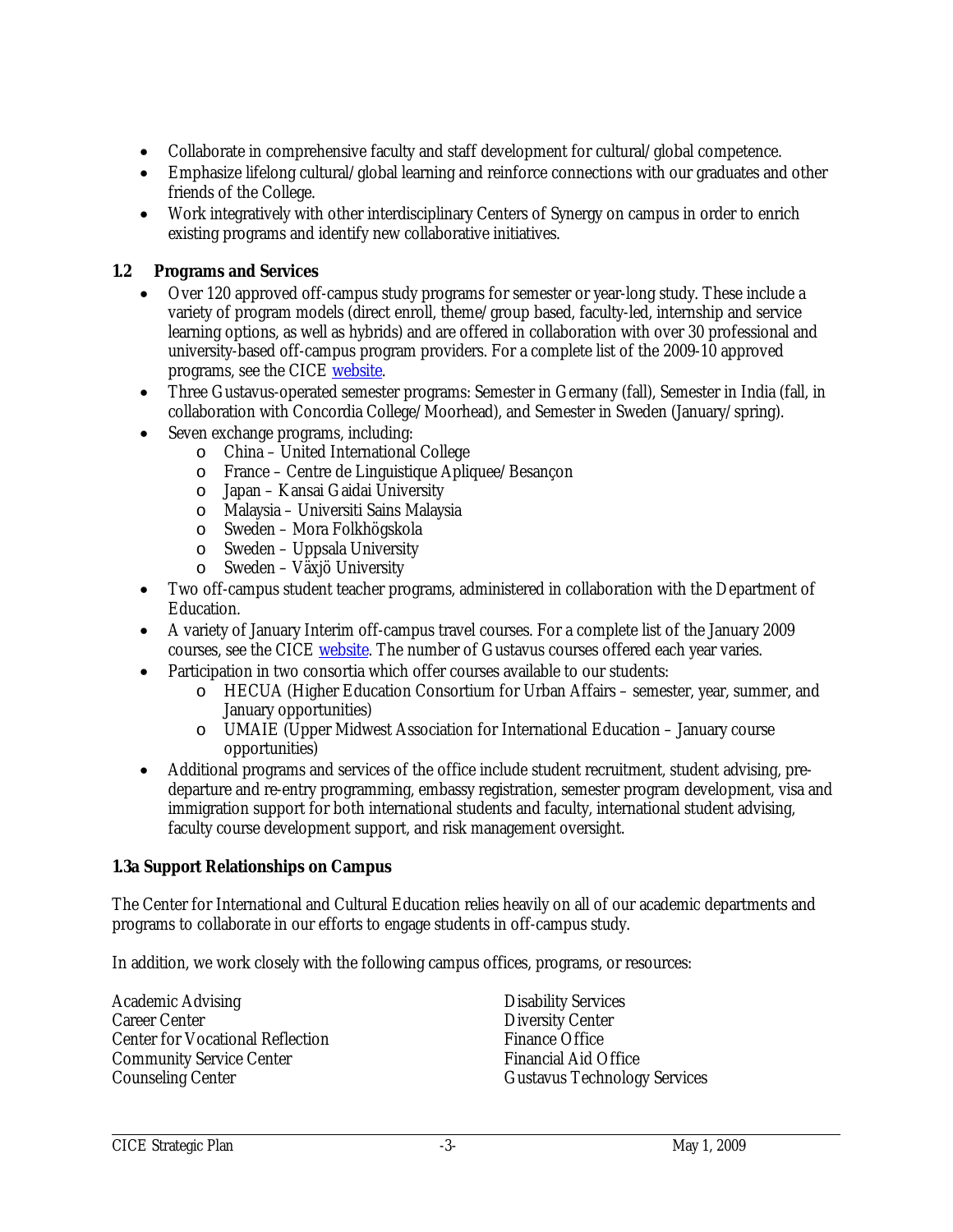Institutional Advancement Kendall Center for Engaged Learning Marketing and Communication Office of Admission Office of the Dean of Students

Office of the Provost Printing Services Registrar's Office Residential Life

#### **1.3b Support Relationships off Campus**

Our work would not be possible without the collaboration with and resources from many off-campus partners and information services. What follows is only a partial list.

EIIA (Educational & Institutional Insurance Administrators, Inc.) and AIG (American International Group, Inc.) IIE (Institute of International Education) iJET Intelligent Risk Systems NAFSA: Association of International Educators OSAC (Overseas Security Advisory Council) SECUSS-L (Section on U.S. Students Abroad) The Forum on Education Abroad UMAIE (Upper Midwest Association for Intercultural Education) Program providers and exchange partners (see Appendix).

## **Section 2 – Strategic Review**

#### **2.1 Strategic Issues**

Over the past five years, the Center for International and Cultural Education has undergone an external review (Brockington & Herrin, 2006) and had three different directors (Cha, Quade, O'Grady). In the last three years, procedures and polices for off-campus study have been significantly changed (first under Quade, continued under O'Grady). These changes were essential but also extensive, and have affected the number of programs, method of application, risk management approaches, and the way in which off-campus study is funded.

To prepare this strategic plan, the entire CICE staff held a retreat in December 2008. Several other documents were also consulted, including archived office files from the last 20 years, strategic planning documents prepared by former director John Cha in 2005, the external review from 2006, and articles on best practice published by national organizations within the field of international and cultural education.

#### **2.1.1. Strengths (internal):**

- A professional, experienced and collaborative staff who have a wide range of experiences over many years in international education;
- Campus support for off-campus study in the form of a 60% contribution of student tuition toward the cost;
- A wide variety of off-campus study programs, in a range of geographic regions and academic interests;
- Significant student interest in off-campus study, indicated by participation rates of more than 50% of the student population;
- High quality off-campus study courses designed and led by Gustavus faculty during January Interim;
- Signature semester programs led by Gustavus faculty (Sweden, Germany), and one in consortium with Concordia/Moorhead (India);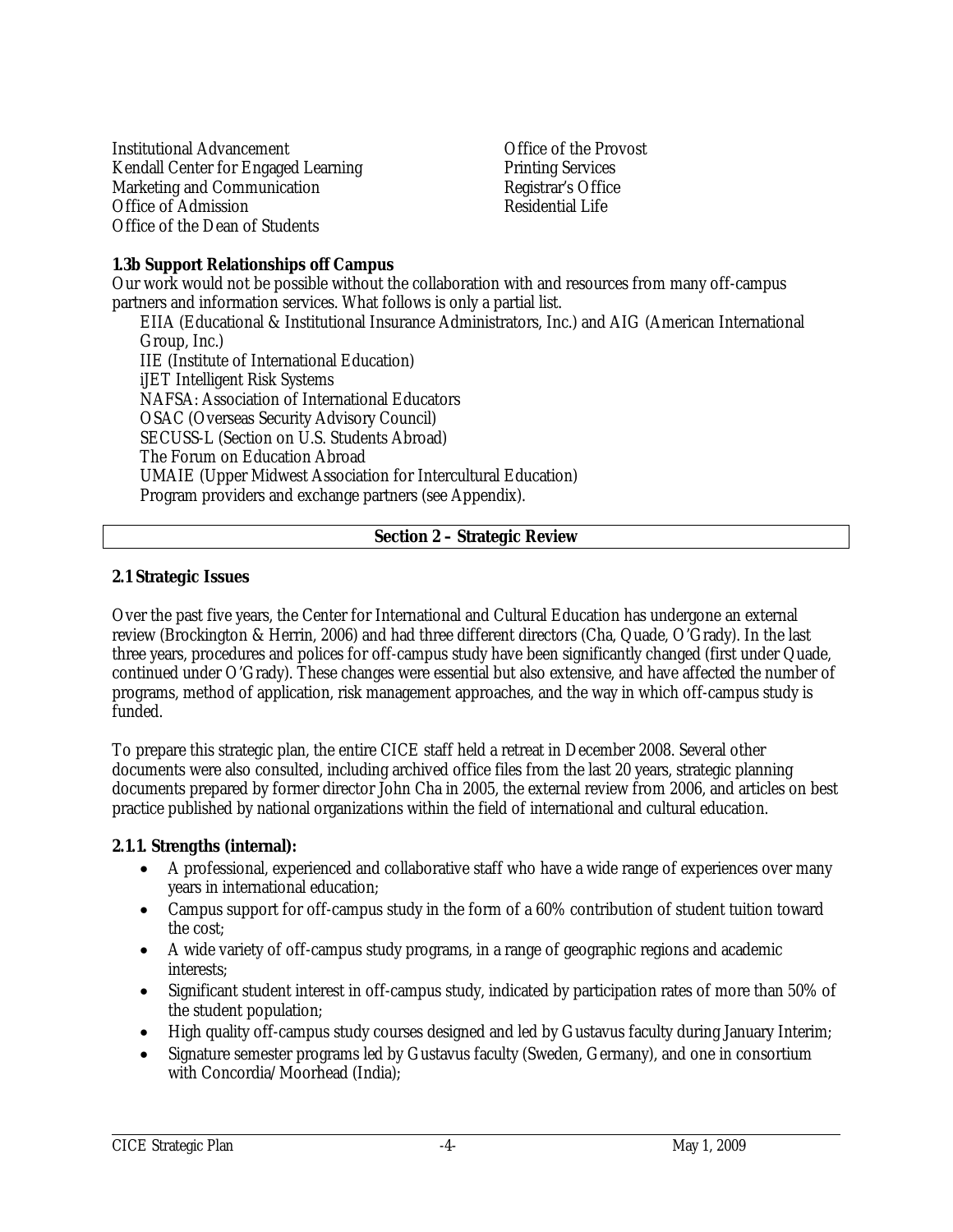- The history of a 40-year campus commitment to academic off-campus study and/or exchange as an important component of students' education;
- More than 30 years of College commitment that financial aid should follow students as they studied abroad, a commitment many colleges and universities have been unwilling to make;
- A current director appointed from the senior Gustavus faculty who understands and can work effectively within Gustavus academic culture and faculty governance;
- Wide support among academic programs about the value of off-campus study. Most departments or programs include information about this on their web page or in advising.

# **2.1.2. Weaknesses (internal):**

- A rotating director system, which may mean that a director will have no prior experience in the field of international education or will only serve for a 3-year appointment;
- A disconnect between majors and off-campus study. Students may choose to do an off-campus study program and are rarely or never asked to integrate that experience with any of their on-campus coursework;
- Insignificant funding to recruit and support international students;
- Limited institutional resources for design and support of software or web-based applications limits our ability to maintain records and share information;
- Inadequate student re-entry services due to lack of staff, insufficient funds, and the Gustavus academic structure (e.g. since a re-entry course does not have general education designation, students have no incentive to fit it into their schedules).
- The office space is too small for the number of people who work in it, has structural elements that inhibit sight lines and movement, has no storage capacity for office files, and is entirely environmentally inefficient;
- We are understaffed for current workload. Over the past two years, there have been several major policy and program changes. While one new position was added (finance manager) to address the increases in the billing/financial area, administrative support was lost in the staff reorganization. There continues to be a need for additional staff to cover workload increases from addition of new programs (Semester in Sweden, student teacher abroad programs, logistics management of January Interim off-campus travel courses) and in keeping up with the standards in our field and with student expectations (increased number of forms to provide and track, website and on-line forms submissions, student applicant vetting, and student health issues, risk management and liability, etc.);
- Any increase in the Gustavus comprehensive fee has a direct effect on our budgeting model for both off-campus study and international student recruitment;
- The change in the funding structure for off-campus study (from 100% tuition directed to program costs, to the current 60%) has had a lingering and detrimental effect on off-campus study enrollments. Students and parents familiar with the old structure have expressed concern about motivations for the new structure. Resentment of students who were financially caught in the change (there was no transition period) has trickled through the student population. The perception is that we are now less supportive of international education. Once seen as a leader in study abroad, both in terms of number of students sent abroad and in financial support for them, we now risk having fewer current students study away and losing prospective students to institutions that provide more financial support.

# **2.1.3. Challenges (external):**

 The downturn in the economy will continue to have a significant impact on off-campus study. Travel costs are higher and there are fewer loan or scholarship sources. More students need to take part-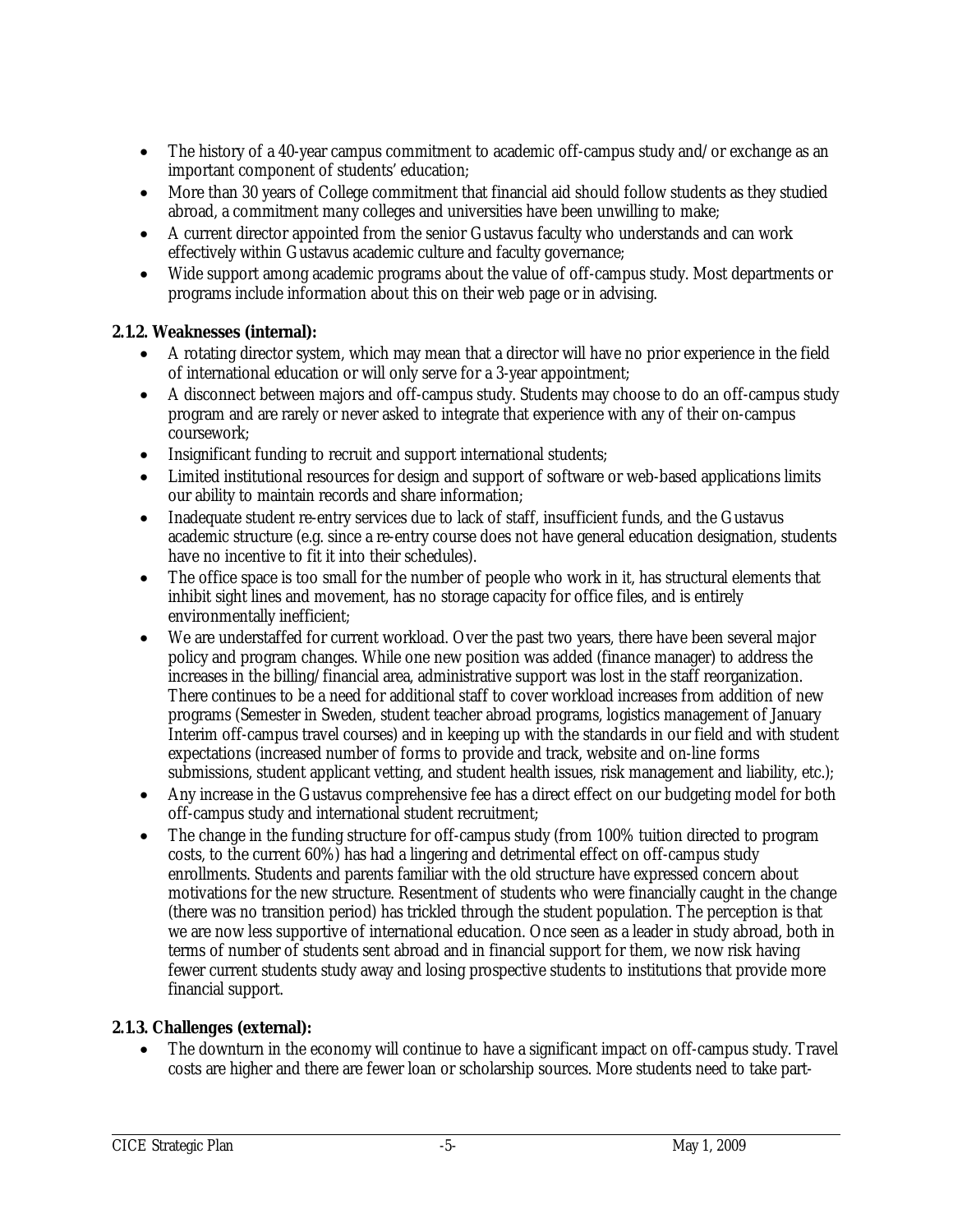time jobs to underwrite their education, which can mean less time available to them for off-campus study.

- The academic, financial, logistic, and legal issues involved in off-campus study have all become significantly more complicated in the last decade. Our educational, professional, and fiscal responsibilities are significant, requiring office staff who are well-versed in the field and engage in frequent professional development to stay up-to-date.
- Risk management requires increasing time and attention. Violence anywhere in the world can affect our students, with legal and moral implications for Gustavus. Lack of attention to liability and risk management issues can threaten our reputation, livelihood, and programs.
- Some regional competitor colleges are in a better financial position to fund off-campus study, and recruit/retain international students, and consequently can out compete us for students. Several colleges substantially underwrite off-campus study at a greater percentage than Gustavus.
- Our students are increasingly technology savvy and utilize networking tools such as Facebook, MySpace, blogs, etc. While this presents opportunities (see below), it also means we must keep up our own tech proficiency and try to devote precious staff time to maintain a networking presence.
- The character of today's "typical" college student poses challenges that affect the work of our office. Off-campus study and engagement with issues of diversity require comfort with ambiguity and risktaking. While many of today's students appear to be more confident in general, they also frequently suffer from anxiety and depression, are fearful about not having the "right" answer or making a mistake, and want to feel they are in control. More students have diagnosed learning, emotional, or physical disabilities and students in general have shorter attention spans. They tend to have a consumer mentality and expect instant gratification. All of this affects their expectations of how we will work with them as well as their attitudes toward cultural or global study.
- The parents of today's college students tend to be very engaged with their child's academic life and, thanks to technology, can be in contact with their child even across the globe. These parents tend to be more anxious about their child's safety, and expect frequent contact from our office, often inappropriately. As a consequence, the kind of personal growth and independence that should be one result of off-campus study is sometimes compromised – with all best intentions – by over involved parents.

# **2.1.4. Opportunities:**

- More students have had some international or domestic travel experience before arriving on campus. They have a high expectation of engaging in off-campus study at some point during their college career. Their parents have also traveled or studied internationally and believe this is an important aspect of education.
- Students' networking capacity provides opportunities in regard to recruiting, information sharing, and contacts with our office while off-campus.
- Increasing globalization makes internationalization of curriculum more important. It is evident daily that we are all interconnected, and that off-campus study and cultural/global competence enhances opportunities for international careers or jobs.
- The downturn of the economy may be an opportunity for us to design our own semester programs. These would be more affordable and could enable us to harness our creativity and faculty expertise.
- Since there may be fewer jobs for graduates, students will look to make themselves more marketable through off-campus study and/or opportunities to engage with cultural diversity.
- While many "typical" students are uncomfortable with ambiguity and risk-taking (see "Challenges"), we also have many students who want to give something back to the world, to be of service. There is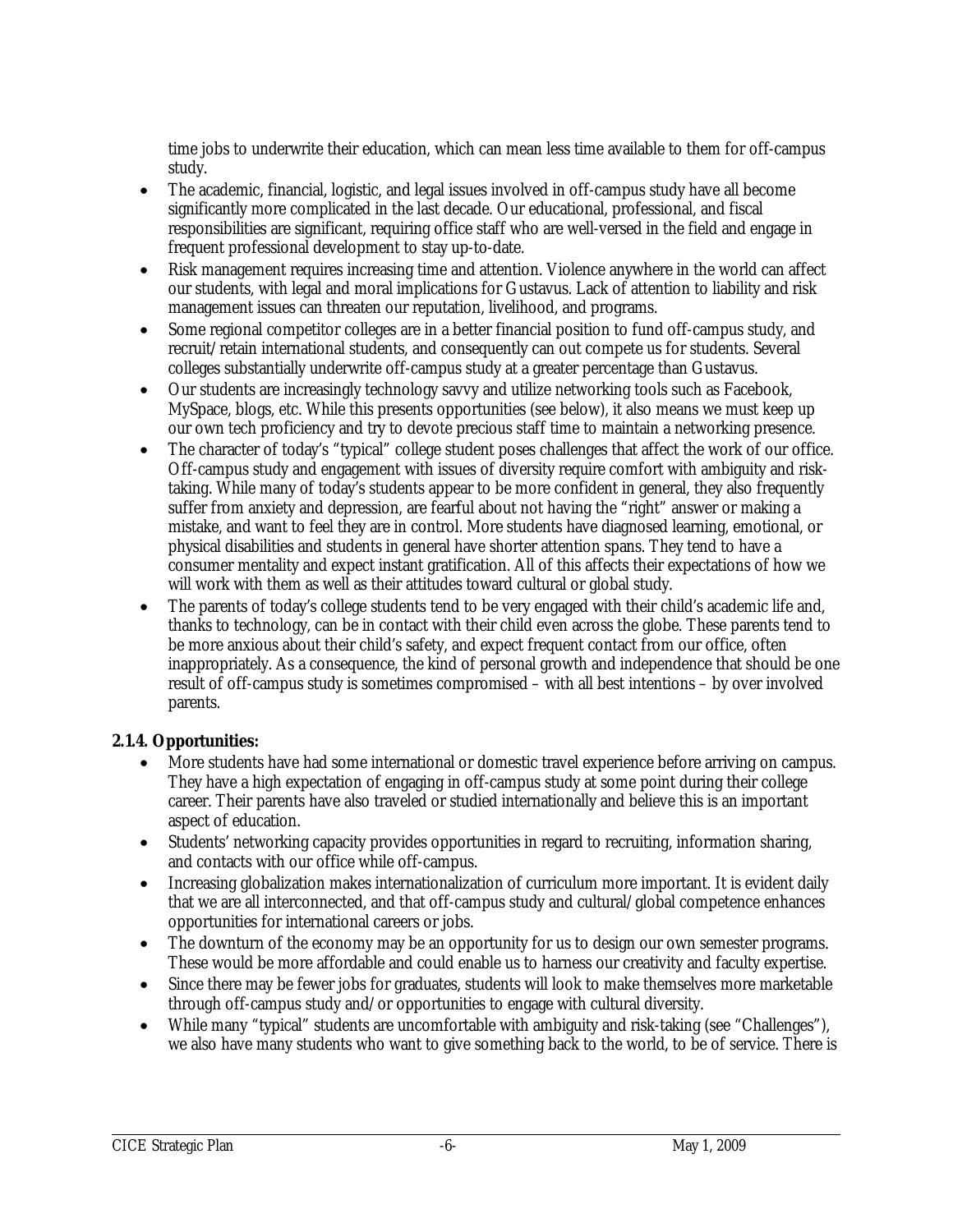a palpable interest in social justice issues among many of our students, as well as foundational religious/spiritual values, which can be harnessed effectively for cultural/global study.

 Increasingly, our students want to study in more "exotic" and challenging sites rather than going to Europe or more comfortable locations. This provides them an opportunity for more intensive cultural learning.

## **Section 3 – Strategic Initiatives**

#### **Goal 1: Serve as a campus leader and resource for ensuring our graduates are equipped to interact effectively and proactively across racial, ethnic, cultural, linguistic, and national borders.**

Strategic Initiative 1.1 – Engage faculty and staff to articulate the cultural/global student learning outcomes (knowledge, skills, and attitudes) we expect of all our graduates. Align these outcomes with the commitments articulated in our mission (to social justice, leadership, service, and global perspectives).

Strategic Initiative 1.2 - Enrich curricular and co-curricular offerings to ensure there are ample opportunities at multiple points for students to develop the expected cultural/global outcomes.

Tactic 1.2.1 – Establish a cultural/global general education requirement.

 Tactic 1.2.2 – Reinvigorate the Crossroads Program as a showpiece for Gustavus global/cultural education commitments and/or develop additional learning/living communities for students focused on cultural/global themes.

Tactic 1.2.3 – Create a "Global Studies Major" that is interdisciplinary and includes off-campus study.

Tactic 1.2.4 – Expect all students to achieve competency in a second language.

 Tactic 1.2.5 – Design a required sophomore-level course, "Culture 101," that would include course content on global issues and systems, and knowledge of diverse cultures, coupled with off-campus study.

# **Goal 2: Guarantee excellence and expertise in all the work undertaken by the Center.**

- Strategic Initiative 2.1 Manifest the highest standards and ethics in the work we do. Utilize *Standards of Best Practice for Education Abroad* and *Code of Ethics for Education Abroad* from The Forum on Education Abroad, as well as other guiding documents within the field of international education.
- Strategic Initiative 2.2 Scrupulously attend to best practices in risk management to ensure the highest degree of safety and program integrity for our students.
- Strategic Initiative 2.3 To enhance their expertise and ensure on-going intellectual vitality, provide CICE staff with annual professional development opportunities and the time and financial support for engagement with state and national organizations and initiatives.

# **Goal 3: Establish a substantial endowment to extend and support the mission of the office.**

- Strategic Initiative 3.1 Seek a transformational gift(s) of \$8 million or more to generate approximately \$300,000 income per year. (The Center to be named in honor of a major donor.)
- Strategic Initiative 3.2 Fund an endowed chair in Cultural/Global Studies (similar to the Sponberg Chair).
- Strategic Initiative 3.3 Invite prospective donors to fund scholarships to enable students to study offcampus and to support international students.
- Strategic Initiative 3.4 Secure funding for faculty travel, pilot projects, conferences, and release time for projects related to global/cultural initiatives.

## **Goal 4: Form the core of Gustavus cultural/global commitments through expanded physical space at the heart of campus.**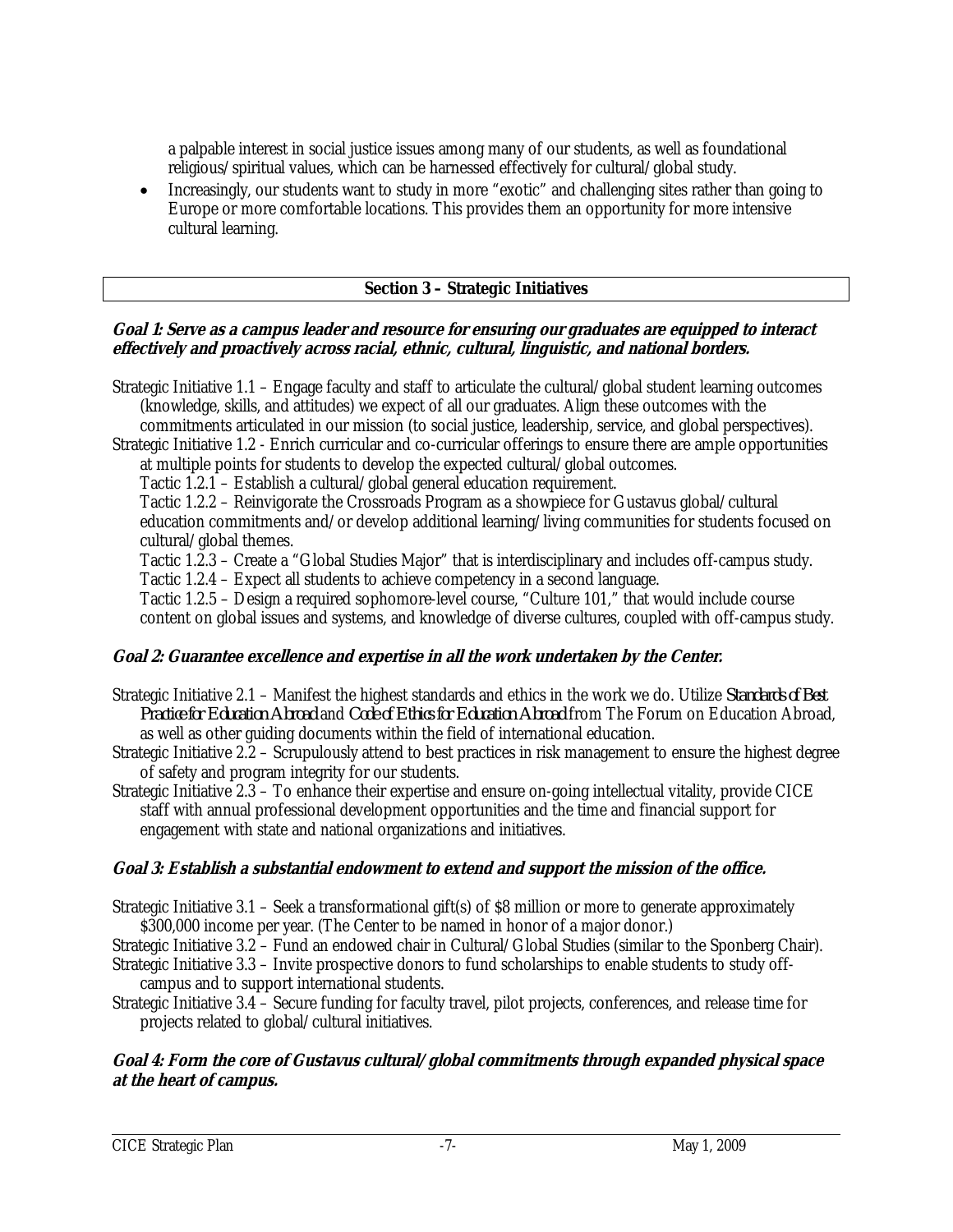- Strategic Initiative 4.1 Construct a building that houses the Center and includes classroom space, faculty and staff offices, research center, meeting rooms, and exhibition space. This building will be a hub of campus life, offering space for colloquia, seminars, guest speakers, and space to meet and mingle.
- Strategic Initiative 4.2 Physically link the Center for International and Cultural Education and the Multicultural Programs Office to underscore the imperative for students to understand both the local and global dimensions of racial, religious, and ethnic legacies.
- Strategic Initiative 4.3 Create even greater synergy among campus Centers by physically linking (either in a common space or in closely connected campus buildings) CICE, Multicultural Programs, Kendall Center for Engaged Learning, Center for Community Service, Center for Vocational Reflection, and Folke Bernadotte Memorial Library. This would ensure a "commons" that physically manifests the interdisciplinary commitments of the College to the intellectual and cultural life of students and faculty.

#### **Goal 5: Establish a critical mass of international, U.S.-born underrepresented, and immigrant students and faculty to ensure a rich, dynamic environment marked by intercultural diversity.**

- Strategic Initiative 5.1 Hire an admissions officer whose sole responsibility is recruitment of international students with a budget that enables regular international travel.
- Strategic Initiative 5.2 Utilize Fulbright Visiting Scholars program and other existing avenues to identify and fund international faculty.
- Strategic Initiative 5.3 Build relationships with secondary schools that serve predominantly immigrant populations and with international secondary schools that can serve as feeder institutions in our recruitment efforts.

#### **Goal 6: Continue to provide only the highest quality short- and long-term academic and crosscultural off-campus study programs through a mixed portfolio of Gustavus-sponsored and provider off-campus programs.**

- Strategic Initiative 6.1 Select and promote our approved programs less on geography and more on themes related to our mission, academic program, and the global/cultural student outcomes we expect. (Themes might include environmental sustainability, health and wellness, human rights, diasporas, justice, decolonization, religion in local/global contexts, transglobal identities, global citizenship, etc.)
- Strategic Initiative 6.2 Adopt guiding principles for study away that ensure it (a) is a graduation requirement for all students, (b) includes civic engagement opportunities, (c) is closely coupled to our mission as a college, (d) is academically rigorous with measurable outcomes, (e) is cost neutral for students, and (f) addresses the developmental needs of undergraduate students.
- Strategic Initiative 6.3 Ensure a continuum of connection and support for study away participants through required pre-departure, on-site, and re-entry opportunities (courses, seminars, forums for sharing).
- Strategic Initiative 6.4 Partner with institutions, businesses, and universities abroad to tackle major social issues and create off-campus study opportunities for our students (as well as avenues for recruiting international students and faculty).
- Strategic Initiative 6.5 Develop more Gustavus-operated semester programs that balance our current offerings (Germany, Sweden, India) and enhance our mission and strategic goals.

Strategic Initiative 6.6 – Increase staff by .5 FTE to meet these goals (see strategic initiative 8.4).

# **Goal 7: Ensure maximum student participation in off-campus study.**

Strategic Initiative 7.1 – Expand programs in underrepresented fields (e.g., public health, business, media, sports programs) to attract students who may not "see themselves" in off-campus study.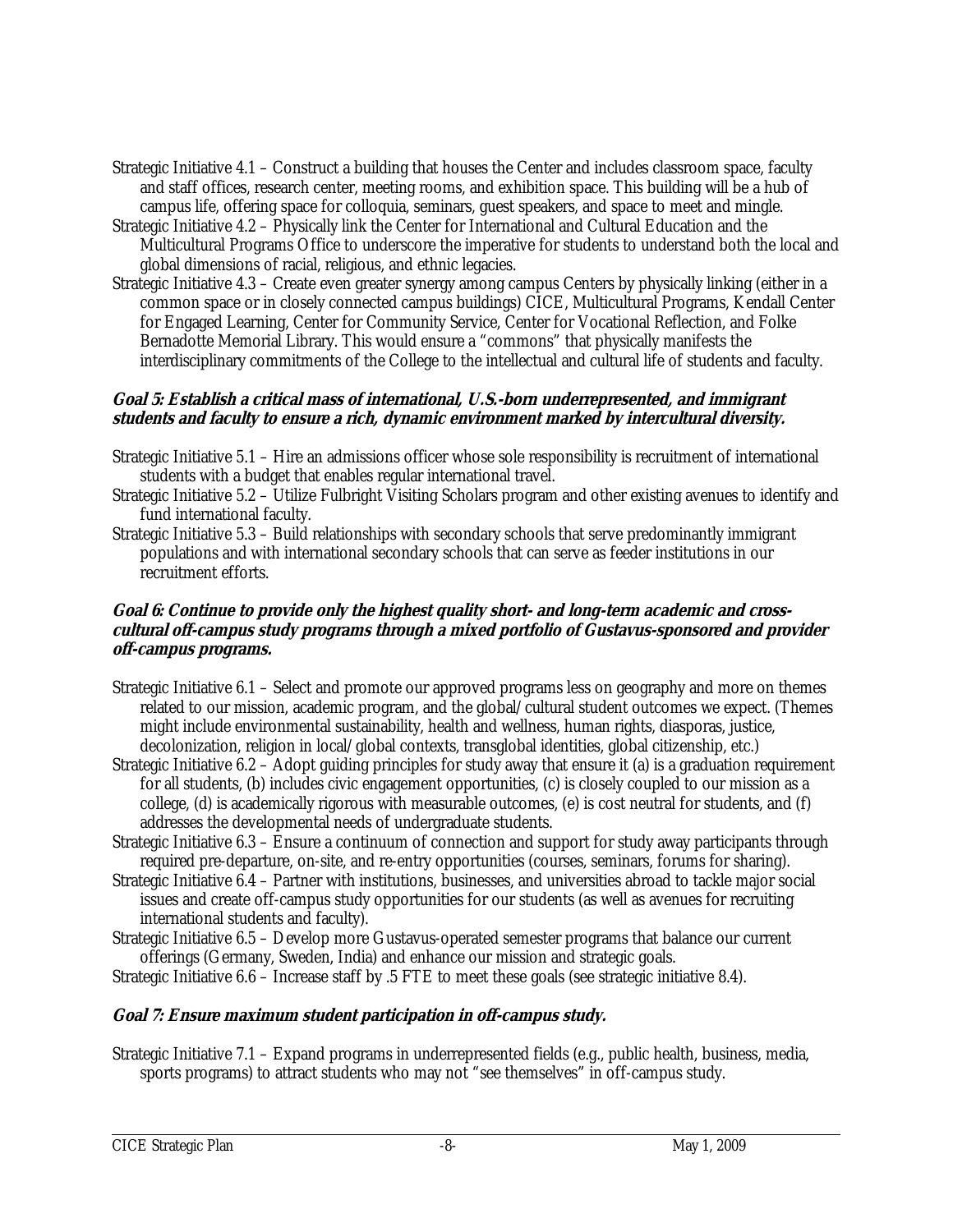- Strategic Initiative 7.2 Ensure off-campus study is "cost neutral" for students either through an increase in the College's financial support, or through increased scholarships, grants, rotating loans, etc.
- Strategic Initiative 7.3 Work closely with academic programs to identify programs that most closely match the needs and interests of their majors. Assume off-campus study is normative and expect all students to participate.
- Strategic Initiative 7.4 Provide incentives to attract students currently underrepresented in off-campus study, especially students of color and working class students.

# **Goal 8: Utilize technology to identify, track, assess, and implement cultural/global initiatives.**

- Strategic Initiative 8.1 Employ effective data management practices through on-line record keeping, application procedures, and form storage.
- Strategic Initiative 8.2 Utilize technology to enhance sustainability in our work and reduce consumption of materials.
- Strategic Initiative 8.3 Continue to develop and maintain an effective web presence accessible to students, faculty, parents, and professionals in the field.

Strategic Initiative 8.4 – Increase staff by .5 FTS to meet these goals (see strategic initiative 6.6).

#### **Goal 9: Collaborate in comprehensive faculty and staff development for cultural/global competence (and see Goal 11).**

Strategic Initiative 9.1 – Provide incentives and recognition to faculty and staff who participate in teaching, research, learning, and outreach in culturally diverse and/or international settings.

Strategic Initiative 9.2 – Provide funding and release time to allow administrators and hourly staff to serve as back-up leaders of January Interim off-campus study.

Strategic Initiative 9.3 – Provide funding and release time to support course development that contributes to global/cultural competence.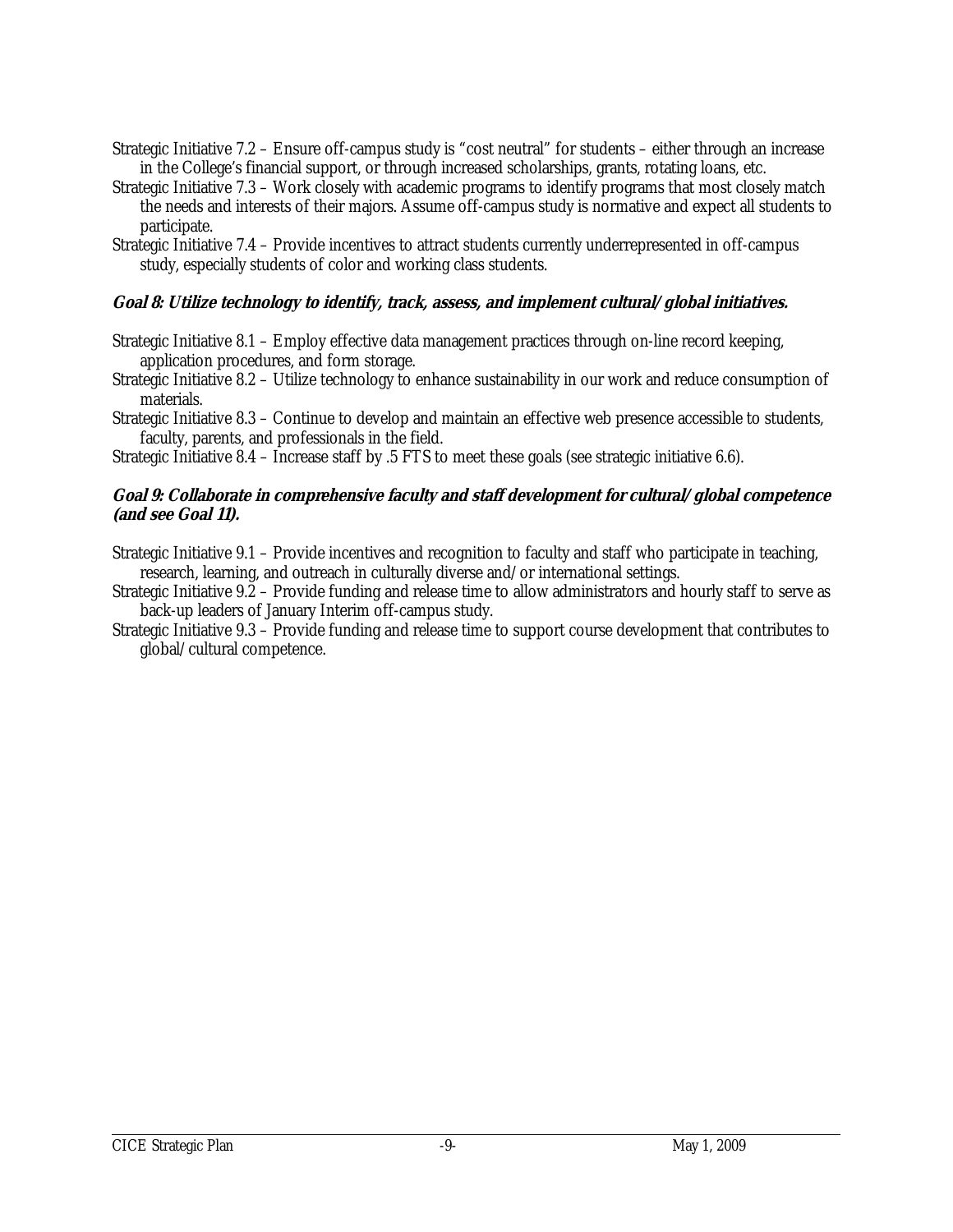#### **Goal 10: Emphasize lifelong cultural/global learning and reinforce connections with our graduates and other friends of the College.**

- Strategic Initiative 10.1 Utilize the expertise of Gustavus faculty to develop academically focused offcampus study programs for alumni, friends of the College, and other adults who want to broaden their knowledge of the world.
- Strategic Initiative 10.2 Increase the CICE staff by 1.0 FTE to coordinate and promote these programs, recruit interested faculty, and reach out to alumni in collaboration with the Office of Alumni Affairs.
- Strategic Initiative 10.3 Focus on the income generating and advancement/development opportunities inherent in this goal. Prospective donors will understand first-hand the benefits to students of offcampus academic study, have the opportunity to learn from faculty who are experts in their field, and will feel more connected to and engaged by the College.
- Strategic Initiative 10.4 Actively engage alumni who have had international experiences to be mentors for off-campus study students, recruiters for international students, supervisors for international internships, and advocates for global/cultural initiatives on campus.

#### **Goal 11: Work integratively with other interdisciplinary Centers of Synergy on campus in order to enrich existing programs and identify new collaborative initiatives.**

Strategic Initiative 11.1 – Collaborate with the Johnson Center for Environmental Innovation to ensure environmental stewardship and sustainability in the work of CICE and in off-campus study. Tactic 11.1.1. – Commit to sustainable practices in office management, including paperless application and enrollment processes, use of recycled materials, less reliance on printed handbooks and programs guides, etc.

 Tactic 11.1.2. – Educate students regarding their carbon footprints while on study away and encourage them to travel in environmentally and socially responsible ways when they travel on their own or with the group. Encourage less travel and more locally based exploring.

 Tactic 11.1.3 – Develop programs that allow students to pursue internships, volunteer positions, research, and service learning opportunities with programs or NGOs working on environmental and social issues such as climate change and sustainable development.

 Tactic 11.1.4 – Give students resources/info on how to get involved in advocacy campaigns related to local environmental and social issues upon returning to their home campus/community.

Strategic Initiative 11.2 – Collaborate with the Kendall Center for Engaged Learning to enhance faculty development for global/cultural issues (and see Goal 9).

 Tactic 11.2.1 – Organize an on-going series of faculty colloquia, lectures, and other events that speak to the topic of what internationalization means at Gustavus.

 Tactic 11.2.2 – Collaborate with faculty and staff on interdisciplinary research, seminars, classes, and assessment focused on cultural/global initiatives.

- Strategic Initiative 11.3 Collaborate with the Center for Vocational Reflection and the Career Center to assist students in pre-departure and re-entry reflection on vocation and cultural/global commitments.
- Strategic Initiative 11.4 Collaborate with a (future) Center for Leadership Development on initiatives to increase students' leadership skills in cultural and global arenas.
- Strategic Initiative 11.5 Collaborate with the Community Service Center to enhance current and develop new faculty development programs and student off-campus study programs with international service learning.
- Strategic Initiative 11.6 Continue to work collaboratively with the First Term Seminar Director and FTS instructors in providing resources and support for FTS classes.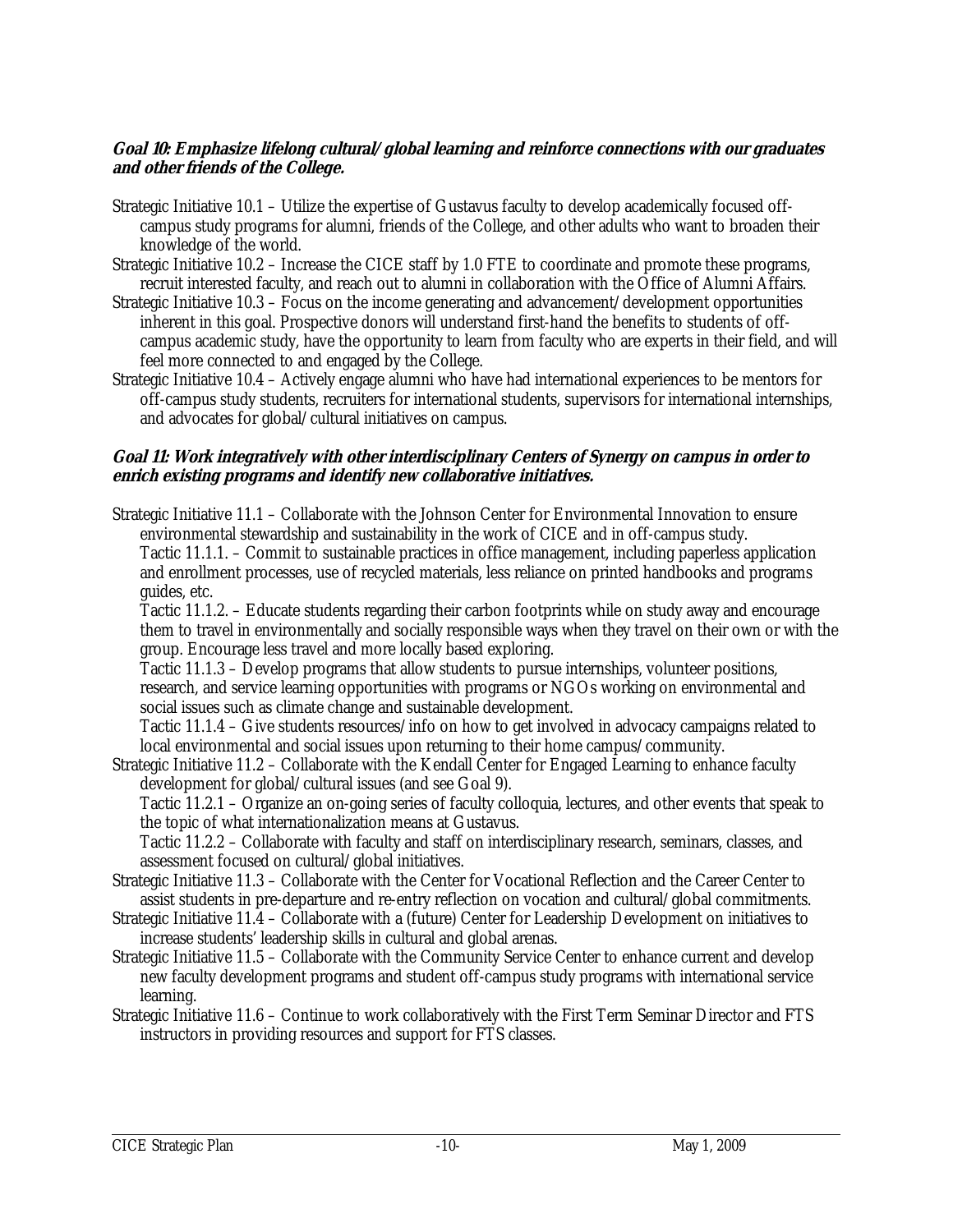#### **Section 4: Assessment**

Internationalization of a campus or curriculum is notoriously difficult to measure quantitatively. The College experience is more than just skills development. It also involves personal development as manifested through physical, mental, and emotional changes over time. Quantitative data do not measure these outcomes, yet qualitative measurement is likewise limited when it attempts to measure experiential learning outcomes or students' intercultural sensitivity. Since internationalization of the campus or curriculum is multi-faceted, outcomes must be analyzed at the student level, the program level, and the institution-wide level. Until the College grapples as a community with defining outcomes for cultural/global study, we will struggle in identifying appropriate measurement strategies. We must also be cautious about focusing too much on measuring outcomes, and thereby effectively narrowing or negatively influencing both campus and curricular innovation. Nevertheless, there are a number of assessment measures that can be used to monitor progress toward goals articulated in this strategic plan. These measures include:

- Formal and informal feedback from faculty and students
- IES consortium statistics (Institute for the Int'l. Education of Students)
- Physical manifestation of specific goals (e.g., new programs, new building, etc.)
- NSEE senior data
- Open Doors report on international education exchange (IIE)
- Senior Survey data and comments
- Statistics on number of students who study off campus
- Statistics on percentage of international students

#### **Signatures**

Jeff Anderson

| Jill Fischer |  |
|--------------|--|
|              |  |

Carolyn O'Grady

Nancy Plamann

Linda Shaw